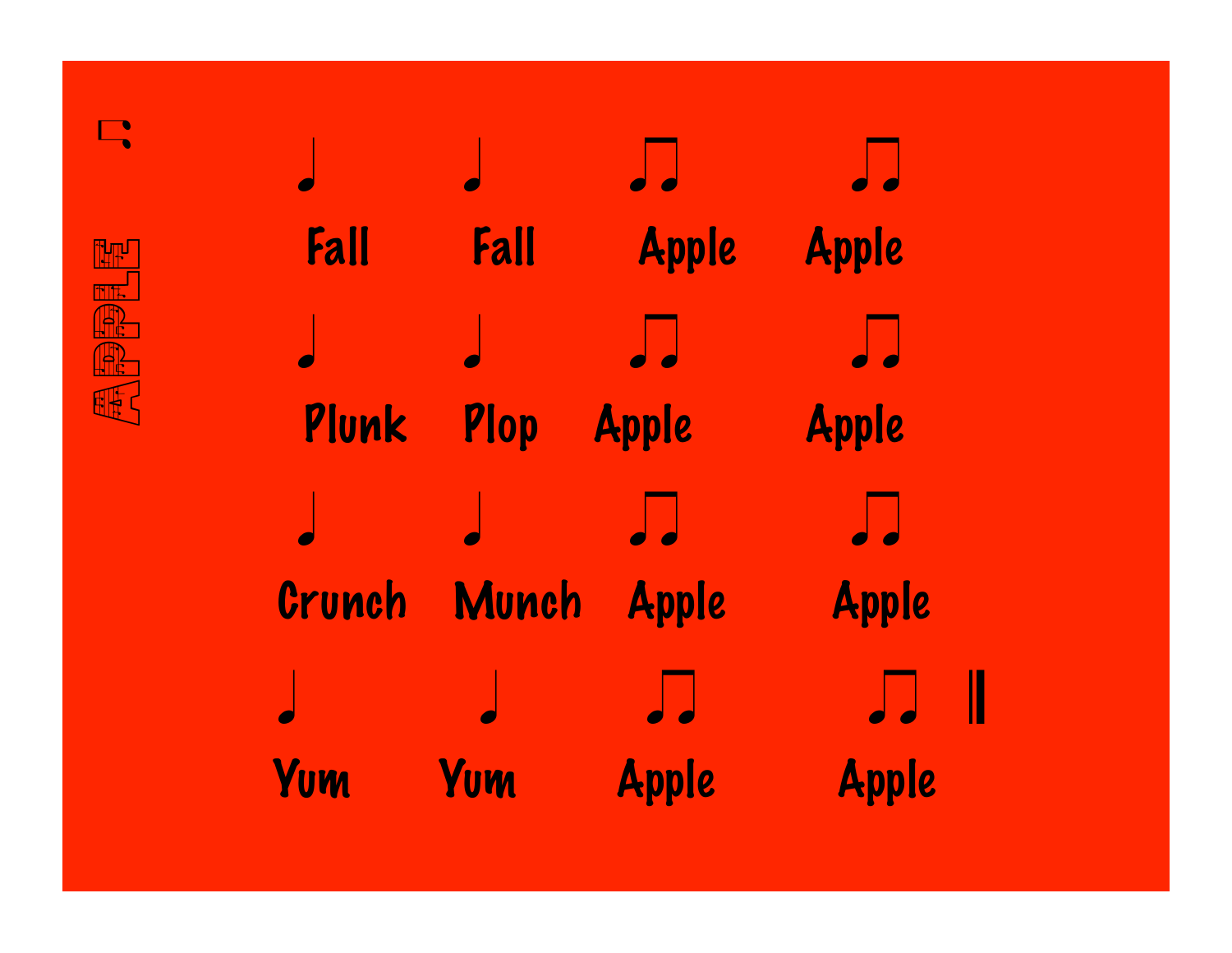

n

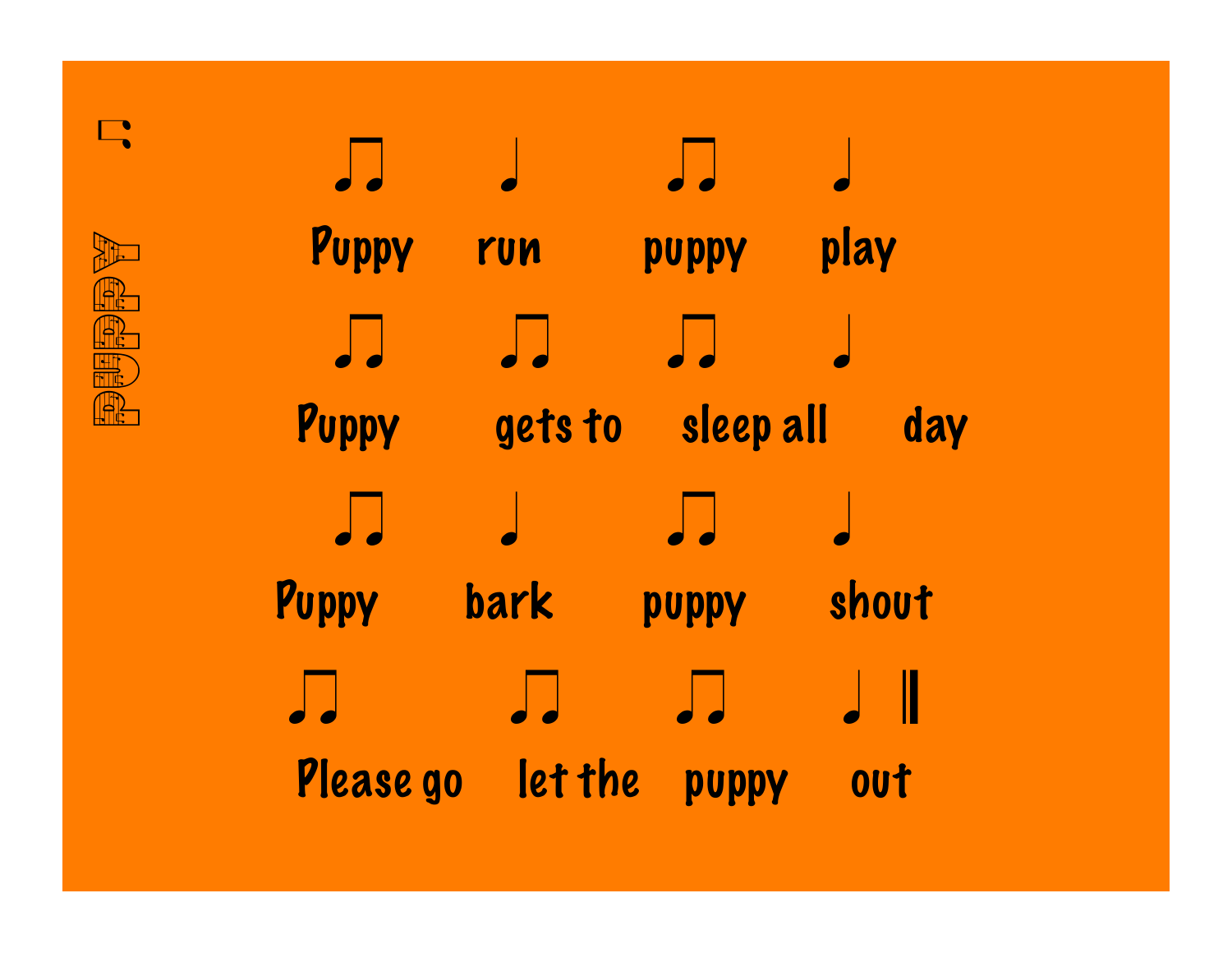

n

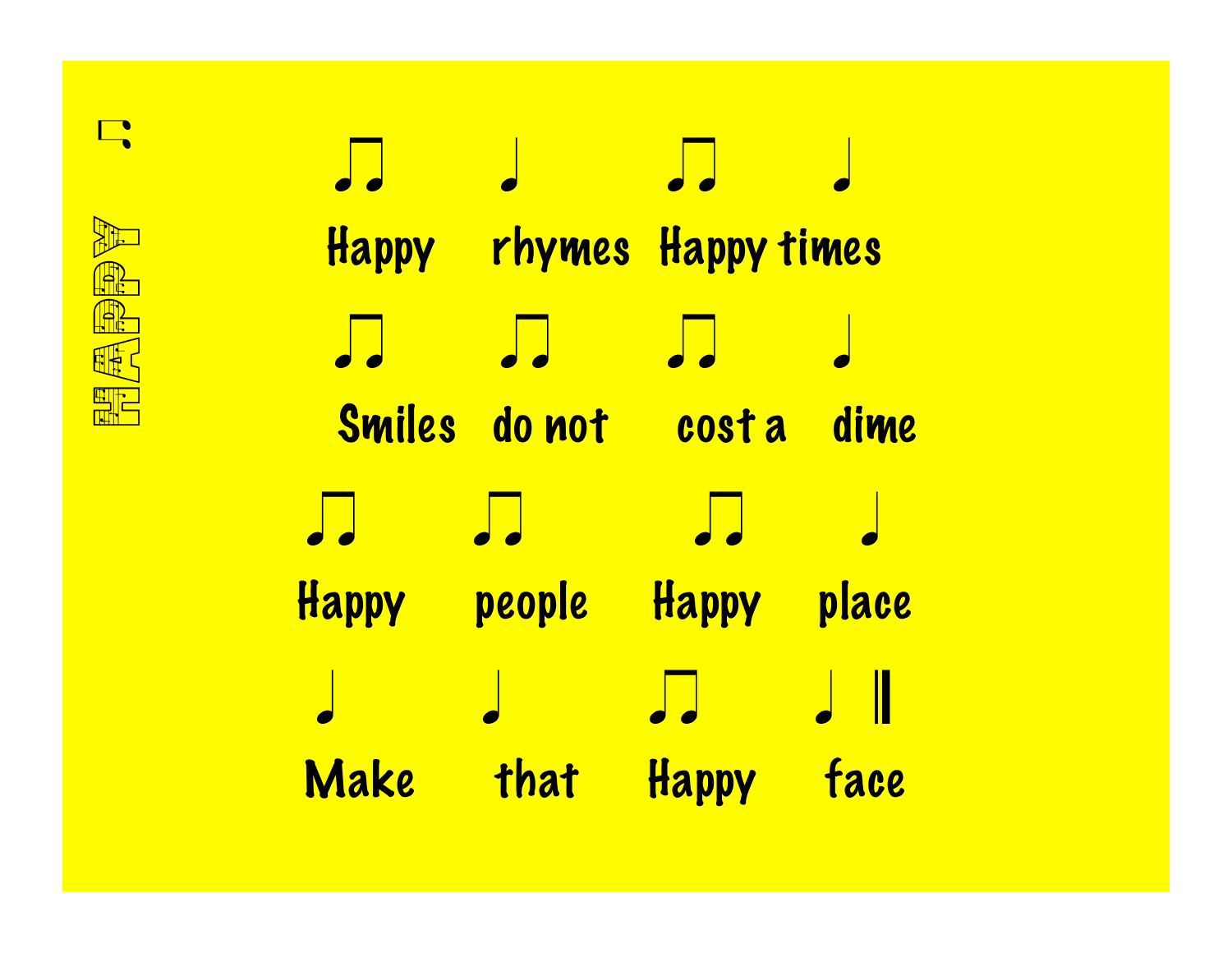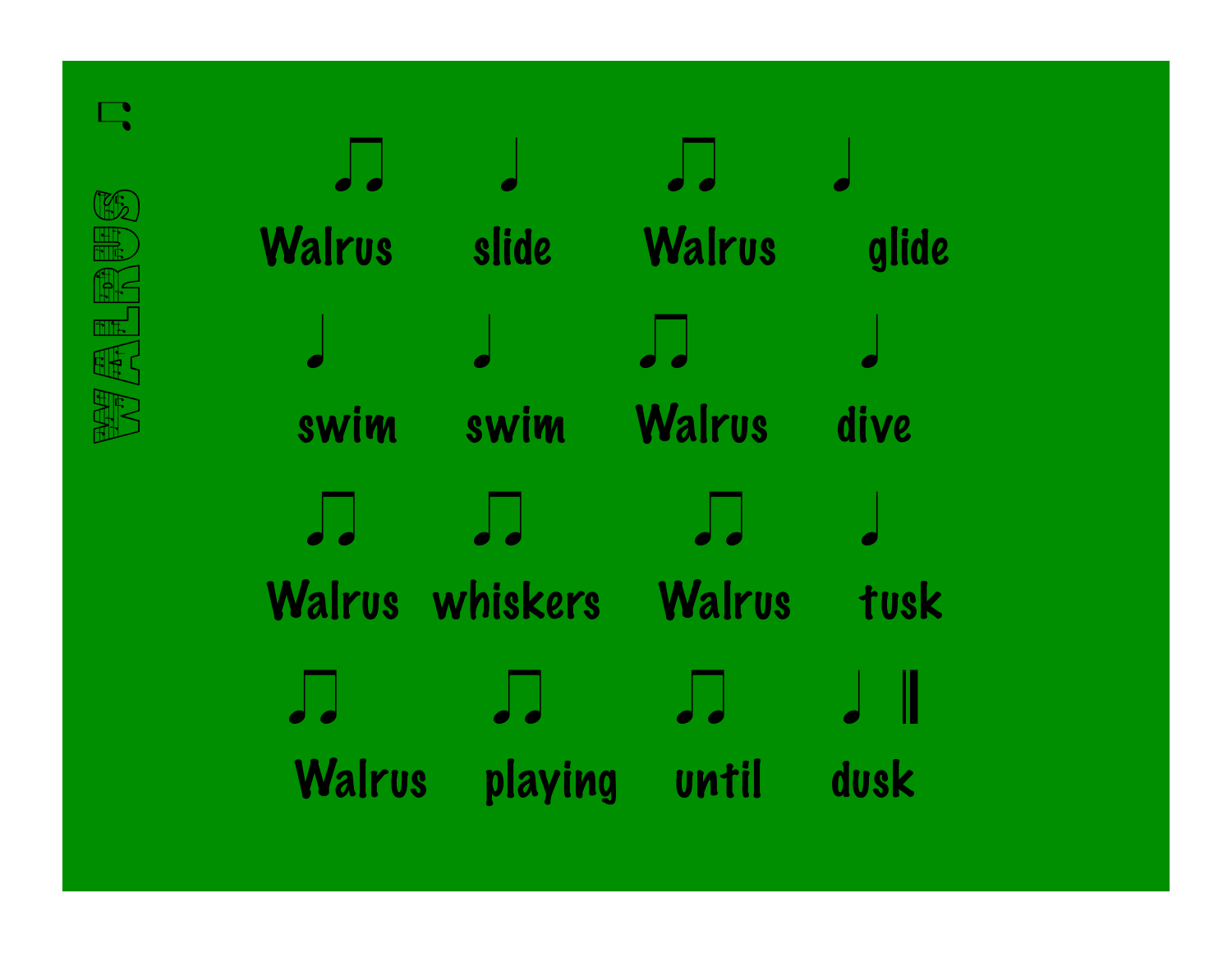

Stop Han

 $\overline{\phantom{a}}$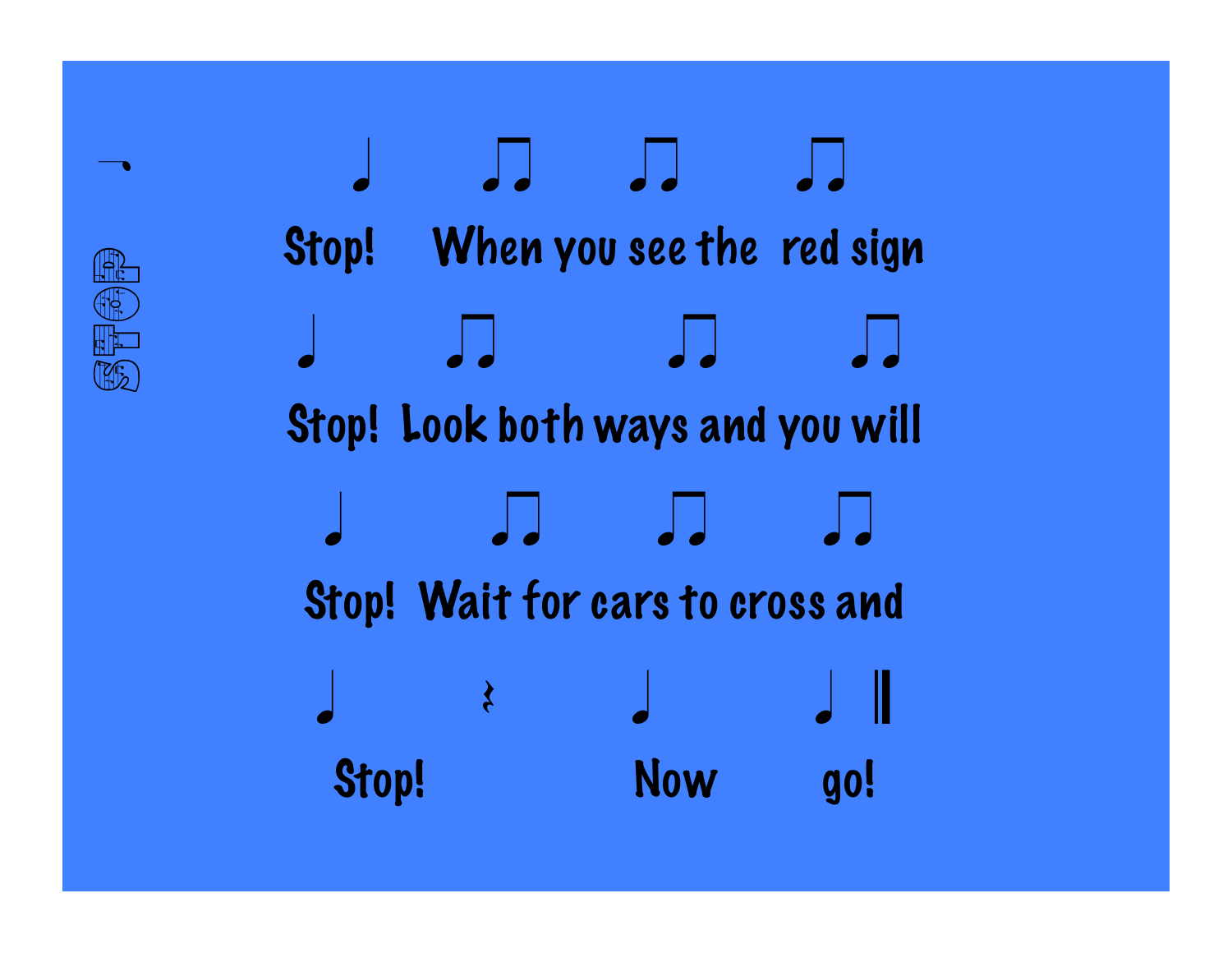

 $\bullet$ 

| Sad | eyes                     | sad                      | frown |
|-----|--------------------------|--------------------------|-------|
|     | $\overline{\phantom{a}}$ | $\overline{\phantom{a}}$ |       |
| Sad | people                   | in the                   | town  |
|     |                          | $\sqrt{\phantom{a}}$     |       |
| Sad | face                     | all day                  | long  |
|     | J J                      |                          |       |
| Sad | music                    | Sad                      | song  |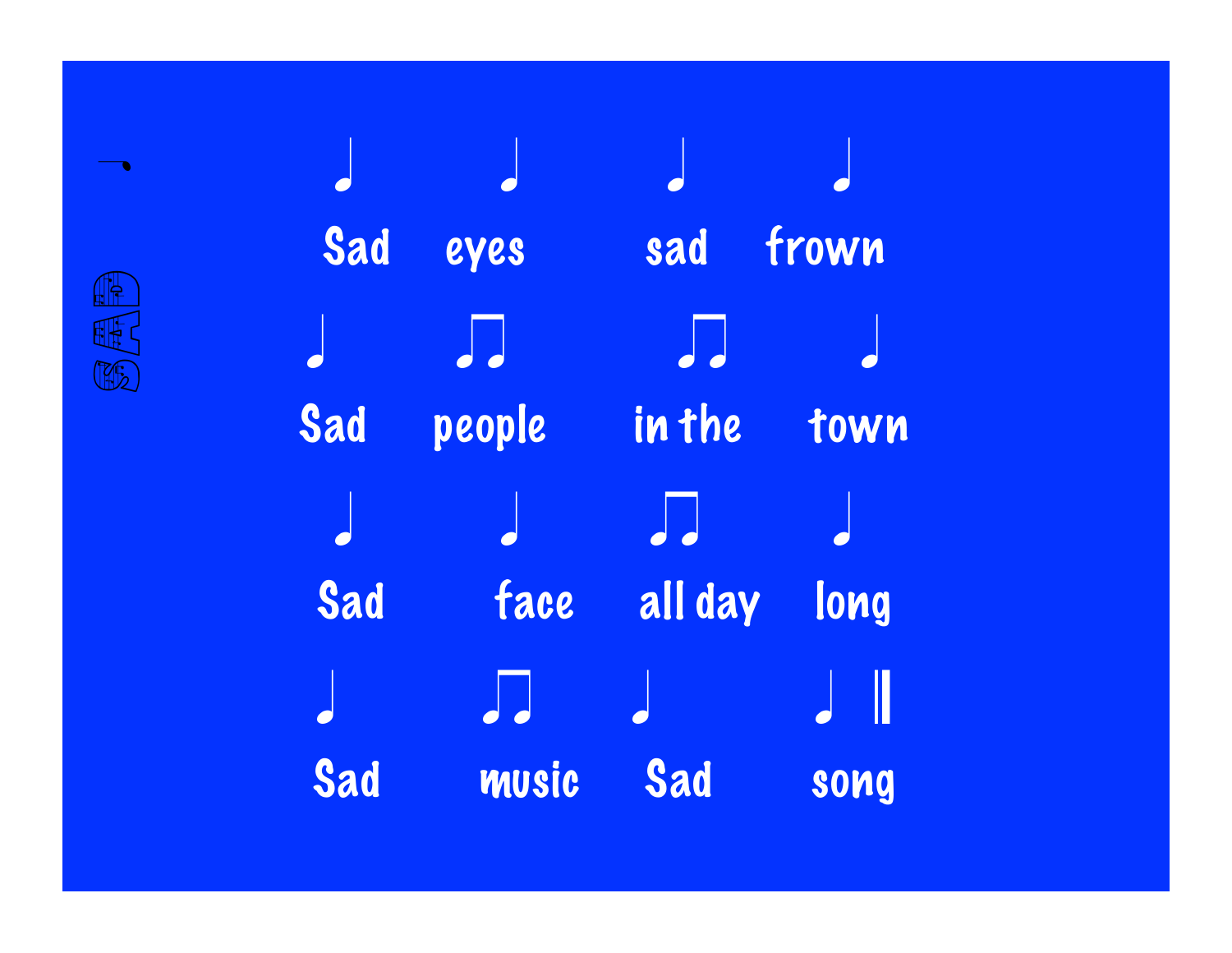$\overline{\phantom{a}}$ 

| $\overline{\phantom{a}}$ |         | $\overline{\phantom{a}}$ |      |
|--------------------------|---------|--------------------------|------|
| soda                     | Pop     | never                    | stop |
| $\sqrt{\phantom{a}}$     | $\prod$ | $\overline{\phantom{a}}$ |      |
| sizzle                   | fizzle  | crackle                  | Pop  |
| $\overline{\phantom{a}}$ |         | $\overline{\phantom{a}}$ |      |
| fizzy                    | Pop     | in my                    | cup  |
|                          |         | ┙┙                       | Ш    |
|                          |         |                          |      |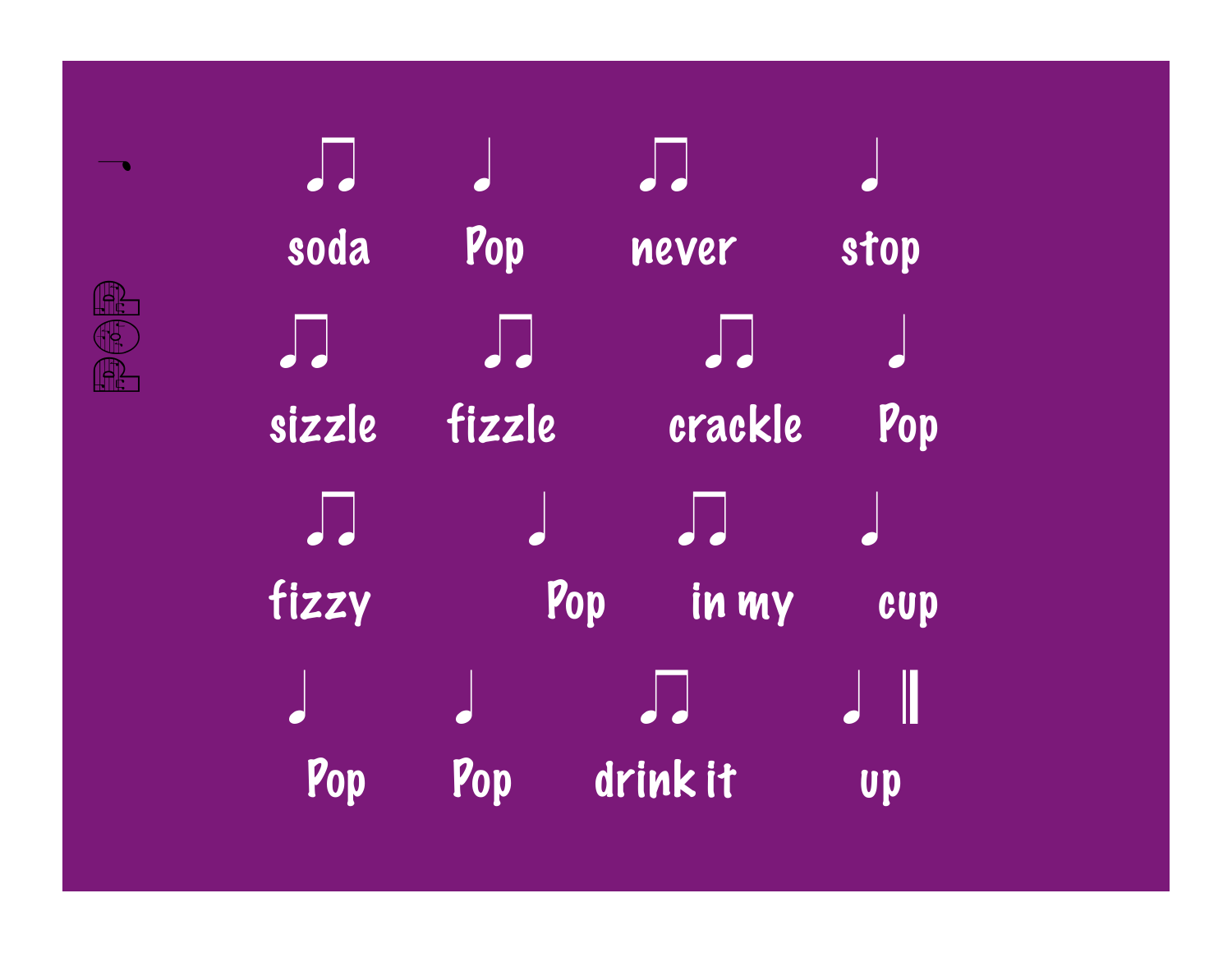

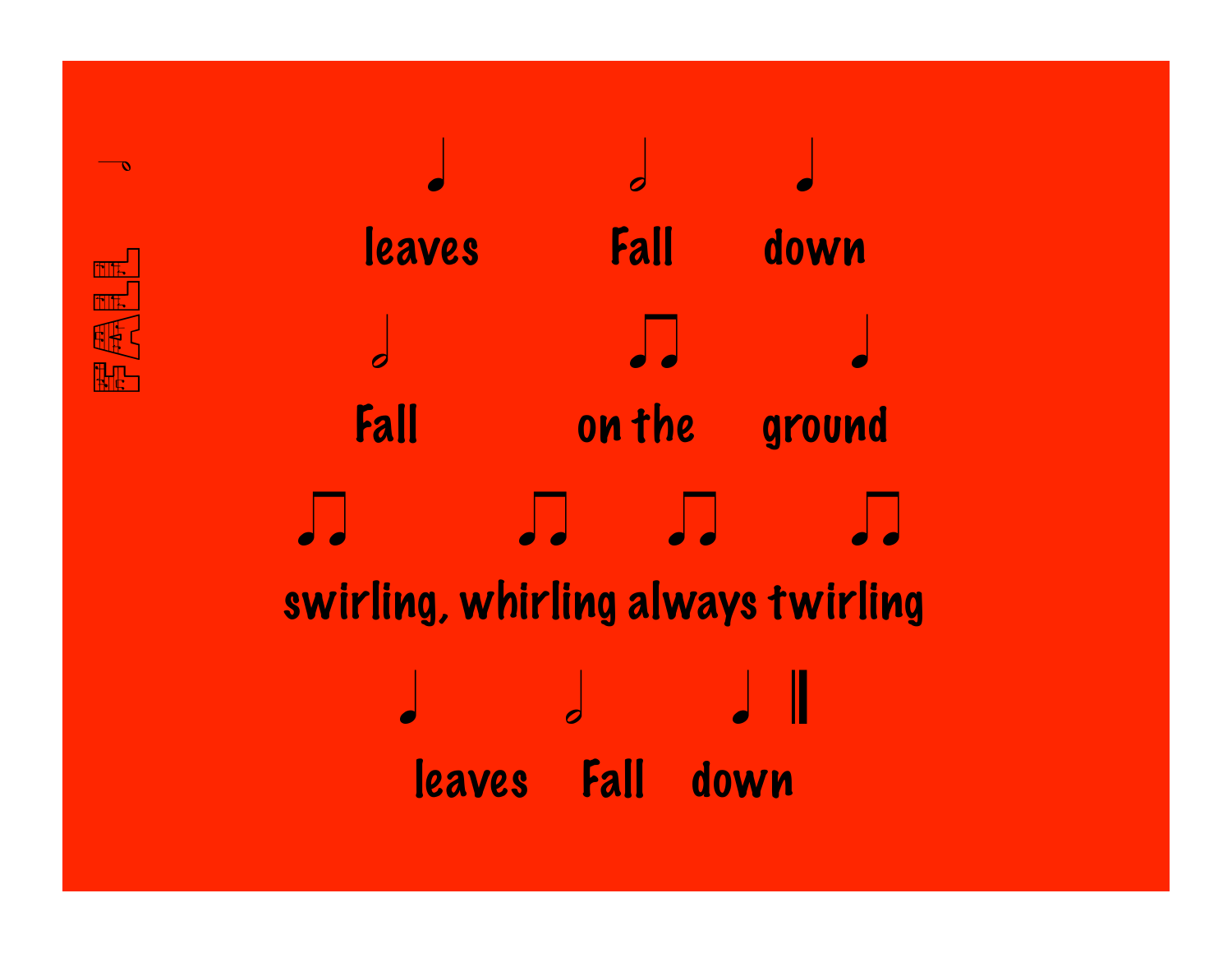

| rockets | they go | <b>Zoom</b> |
|---------|---------|-------------|
|         |         |             |
| engines | Zoom    | go!         |
|         |         |             |
| Zoom    | rockets | fly         |
|         |         | I           |
| rockets | they go | Zoom        |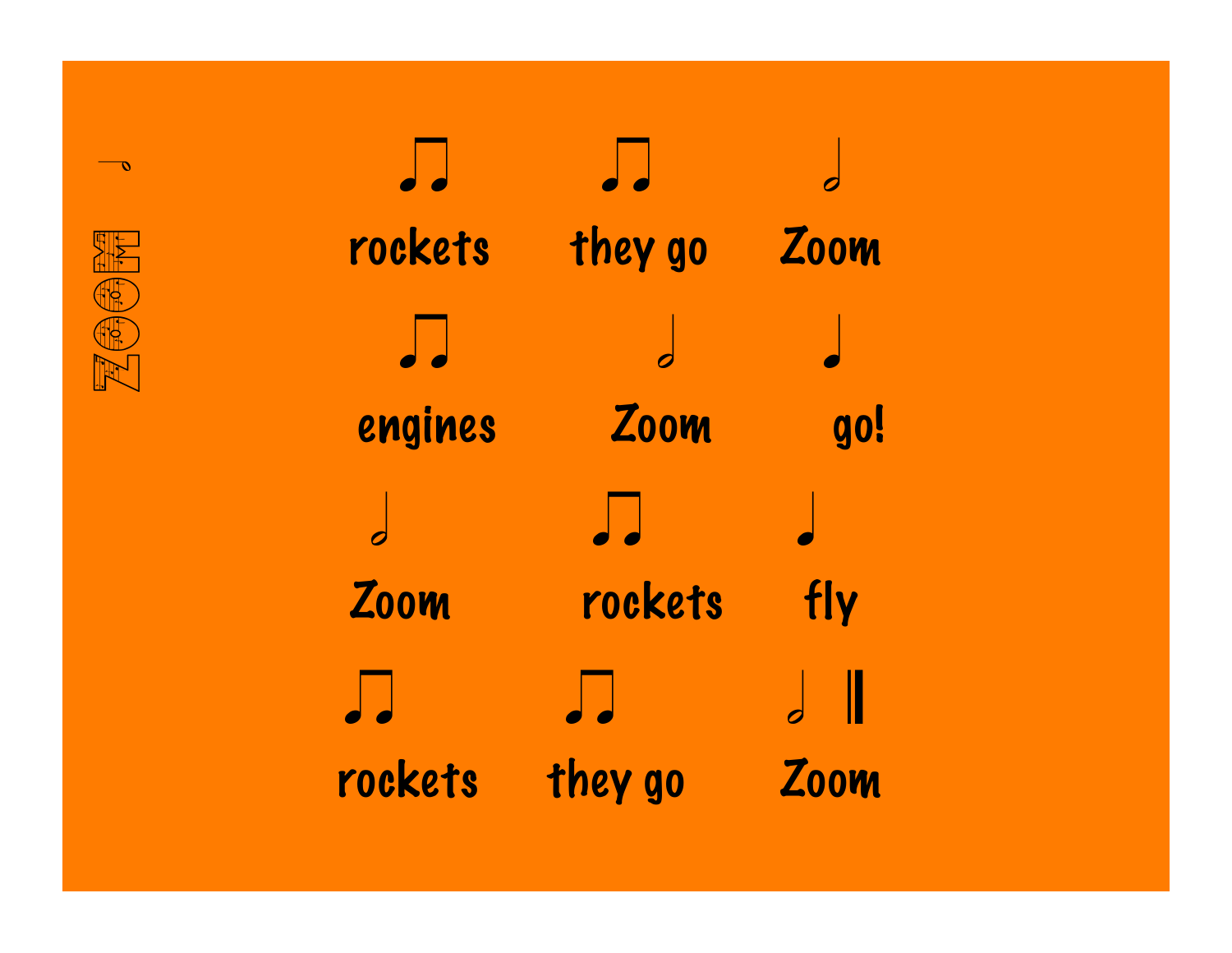

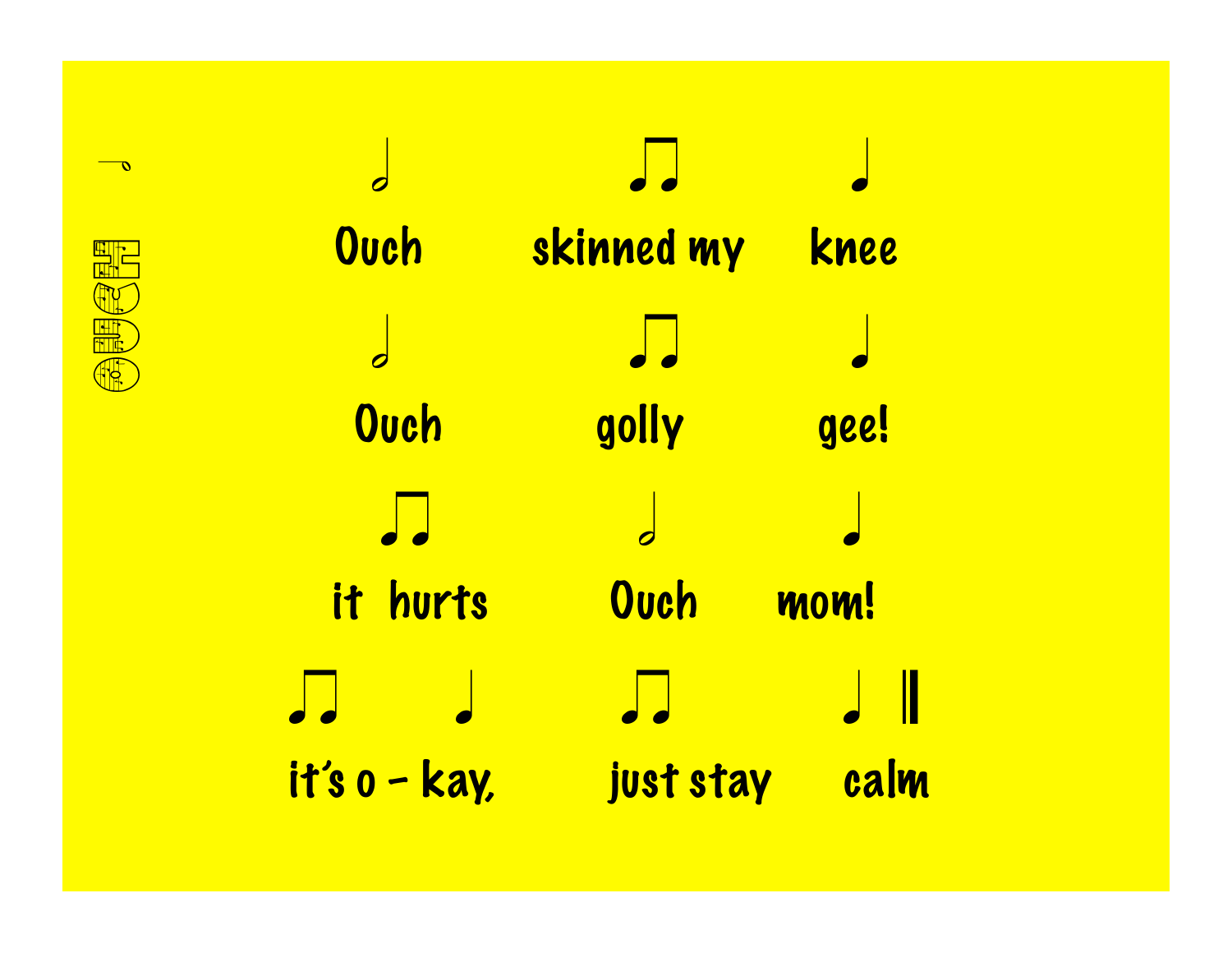

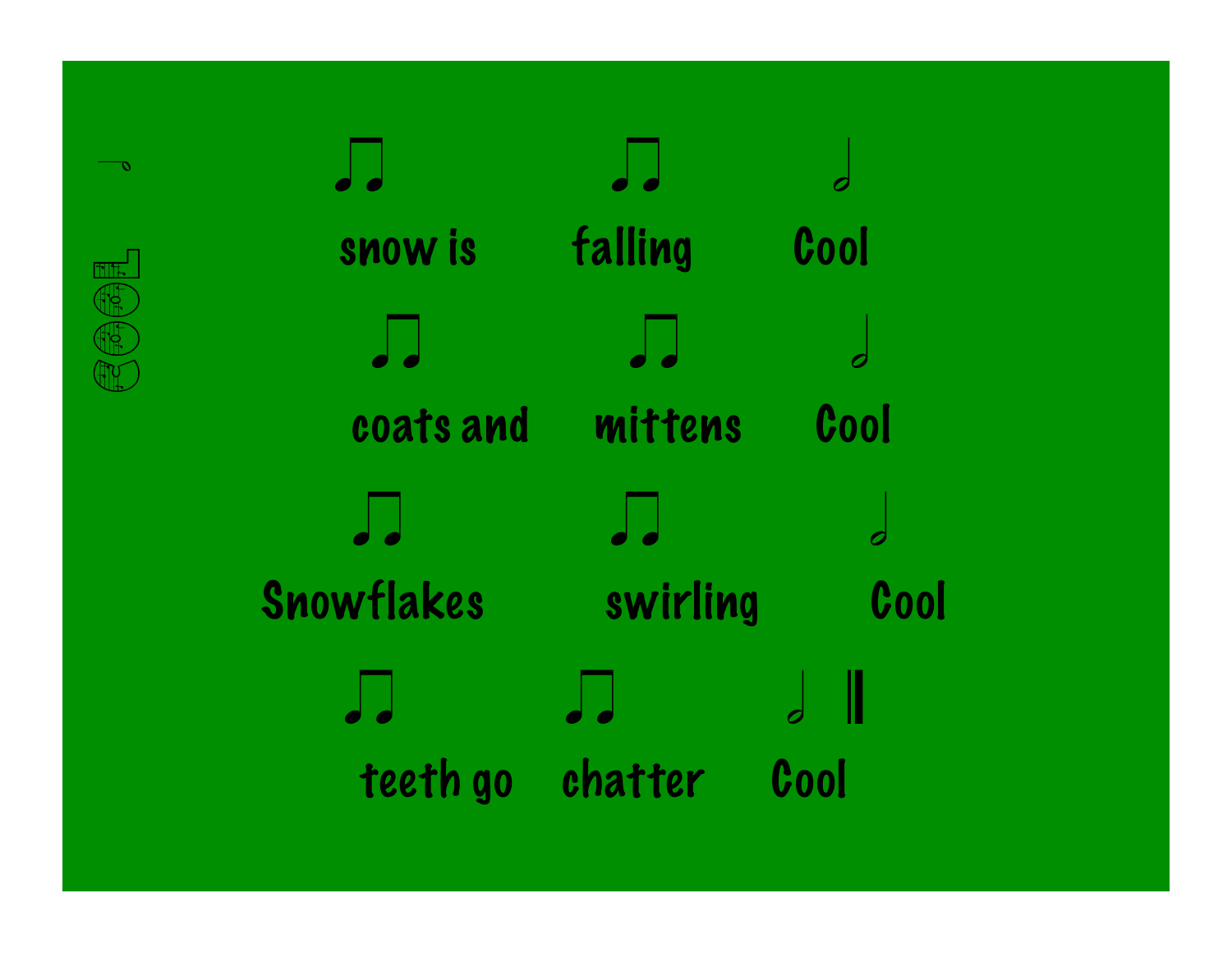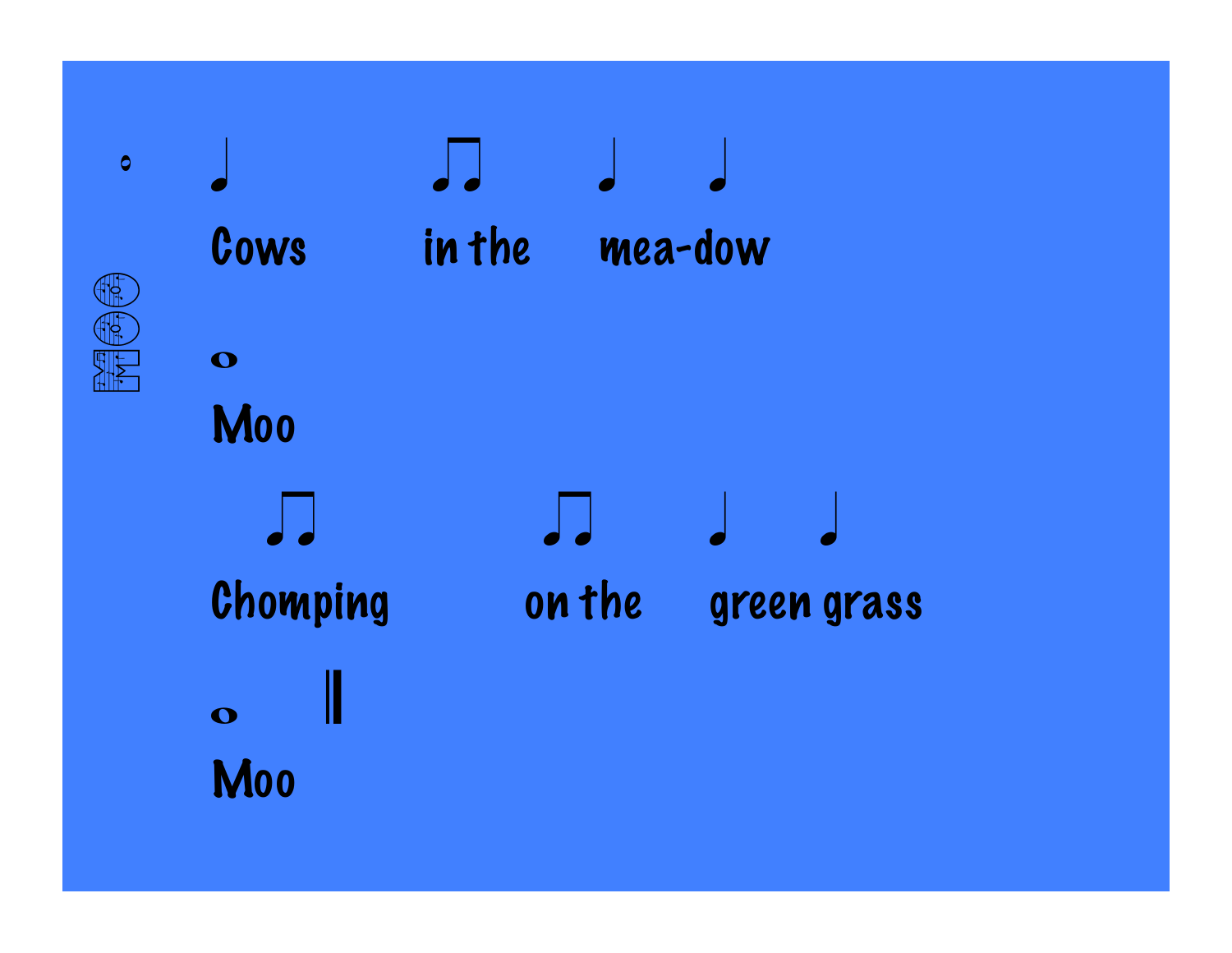## $\bullet$ **Slow** q n n n snail moving slowly creeping  $\overline{\mathbf{o}}$  Slow  $\overline{a}$  and  $\overline{a}$  and  $\overline{a}$  and  $\overline{a}$ Snails slimy crawling on

SHS HA

 $\bullet$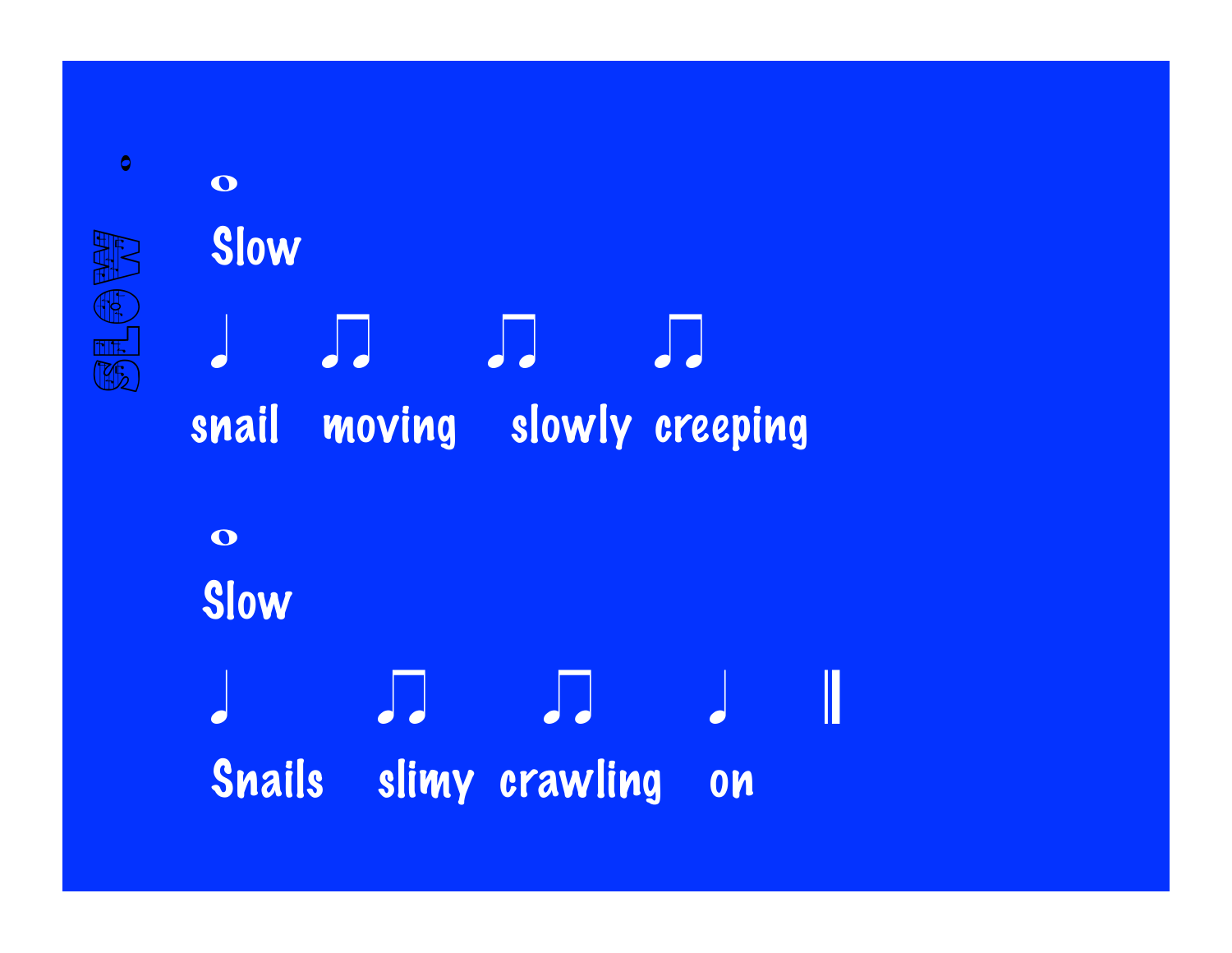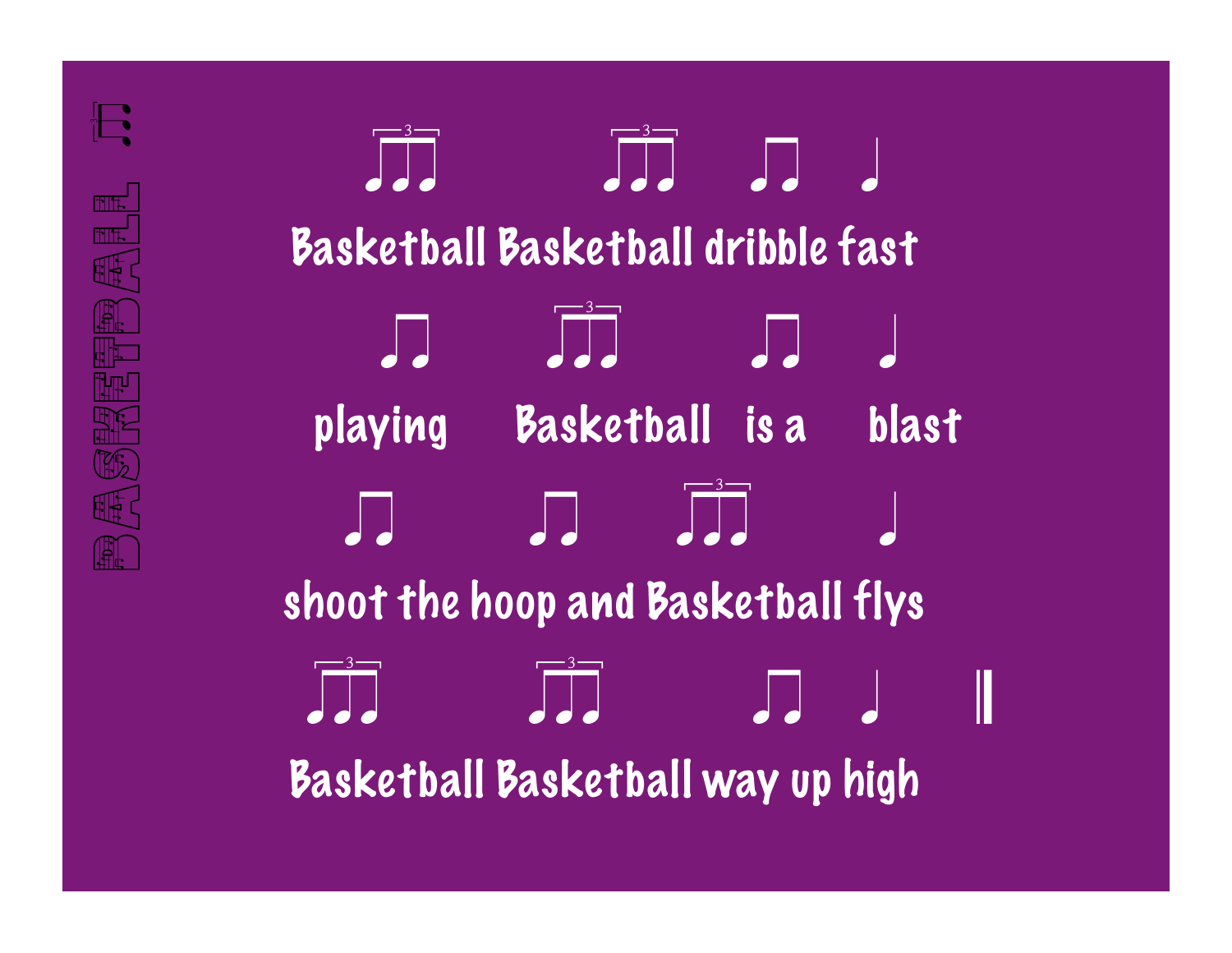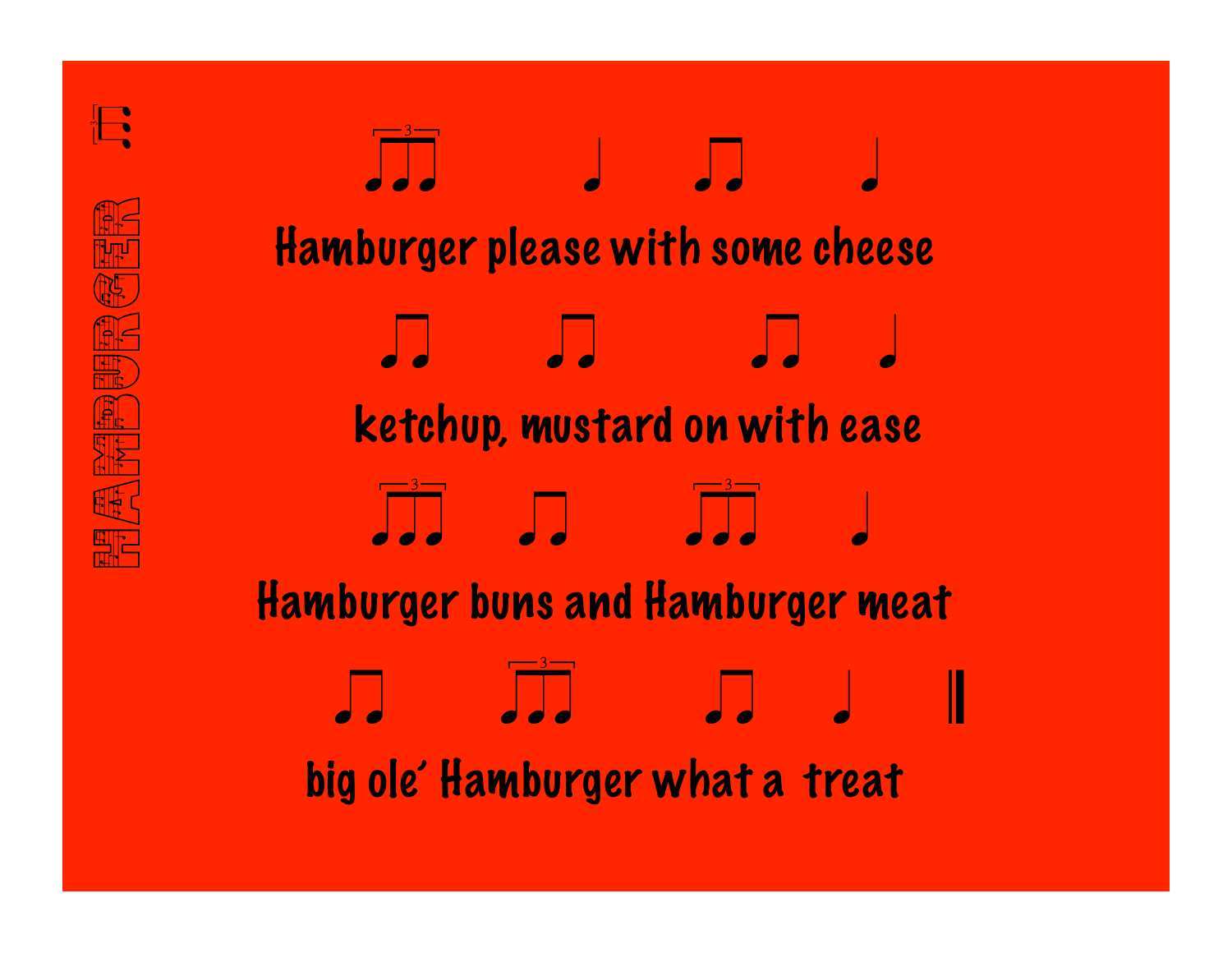$\sqrt{\frac{1}{1-\epsilon}}$ 

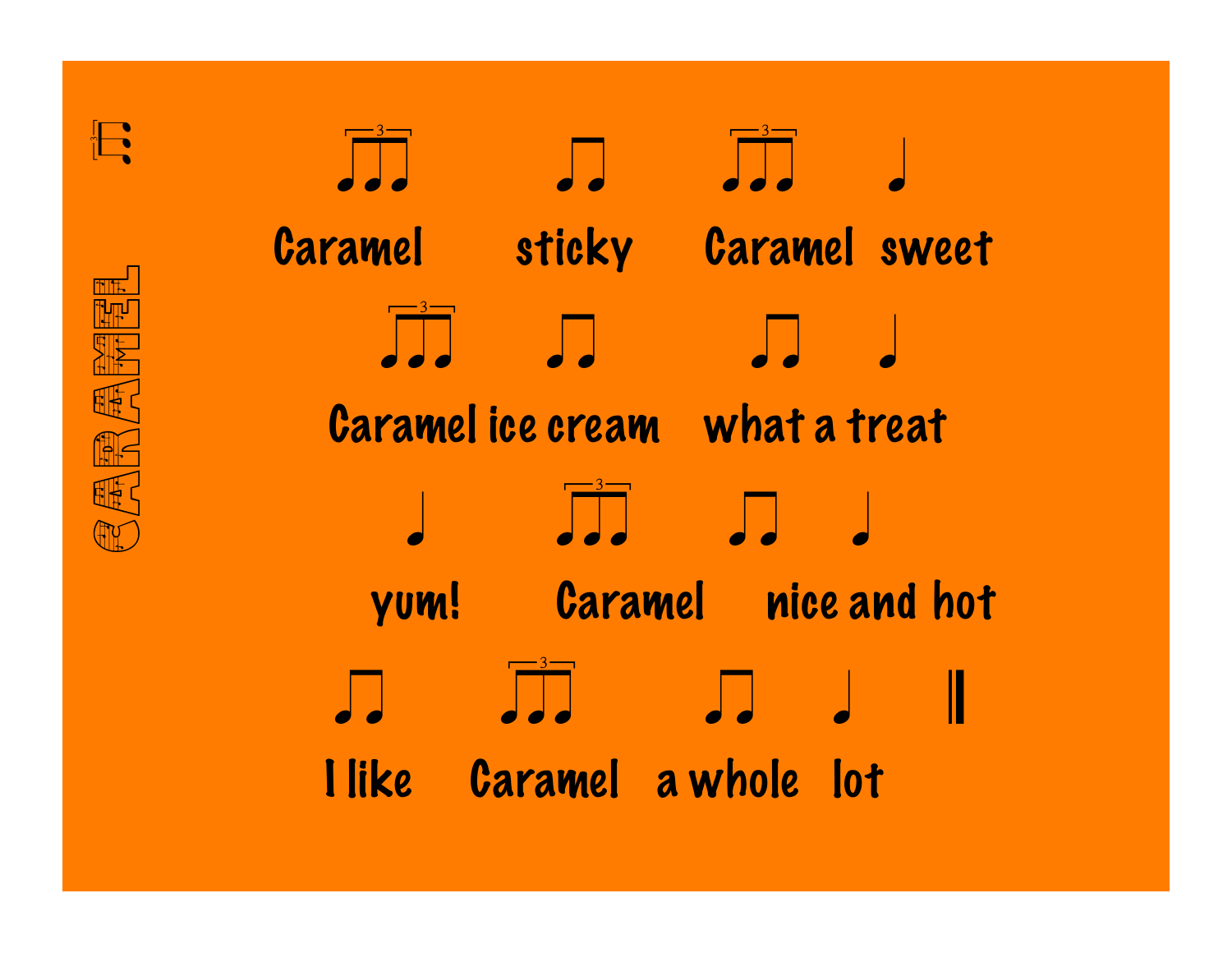<mark>们你</mark> alah agacama  $\frac{1}{\sqrt{2}}$ 中国民事 <mark>ᡀ</mark>ॻ

T

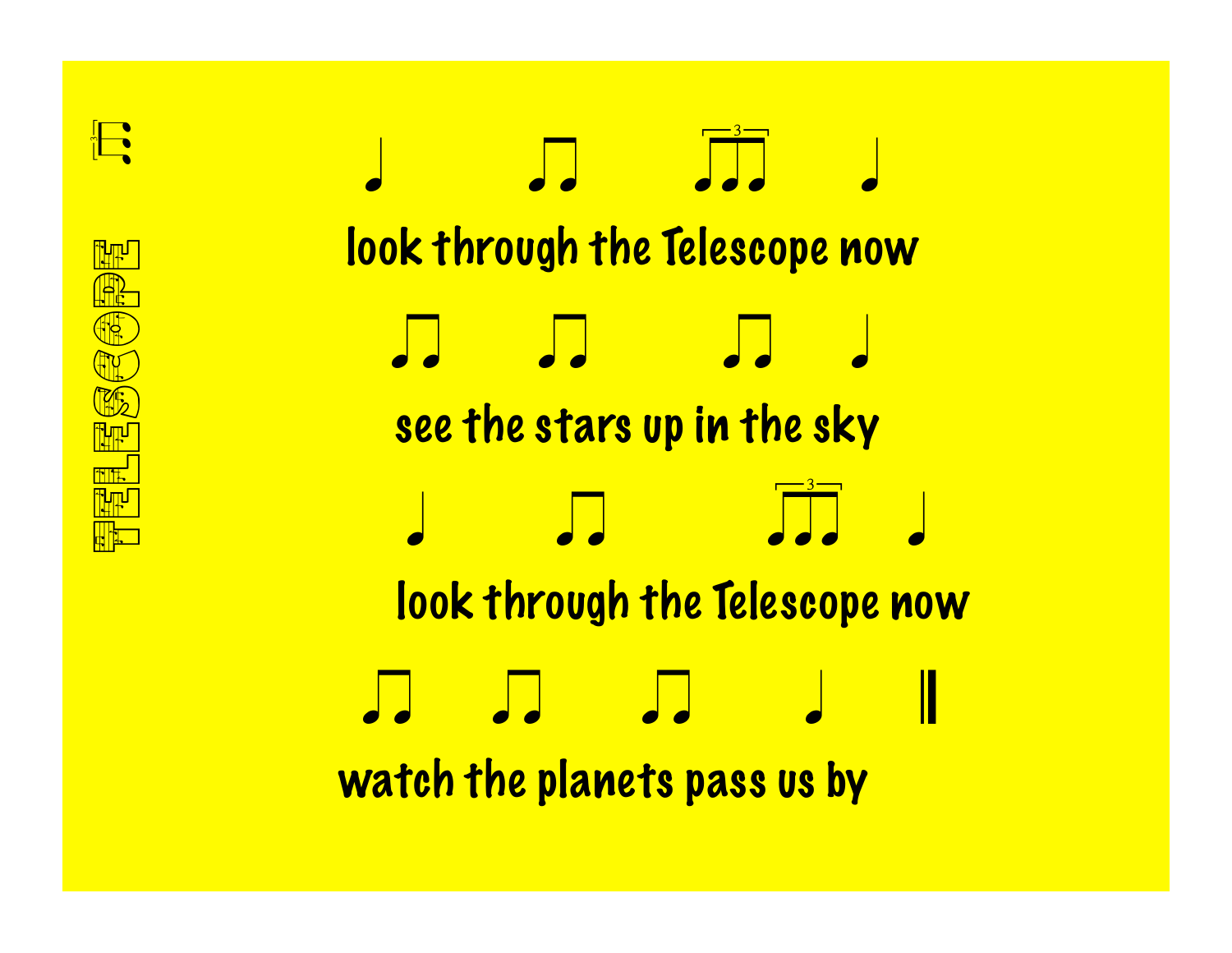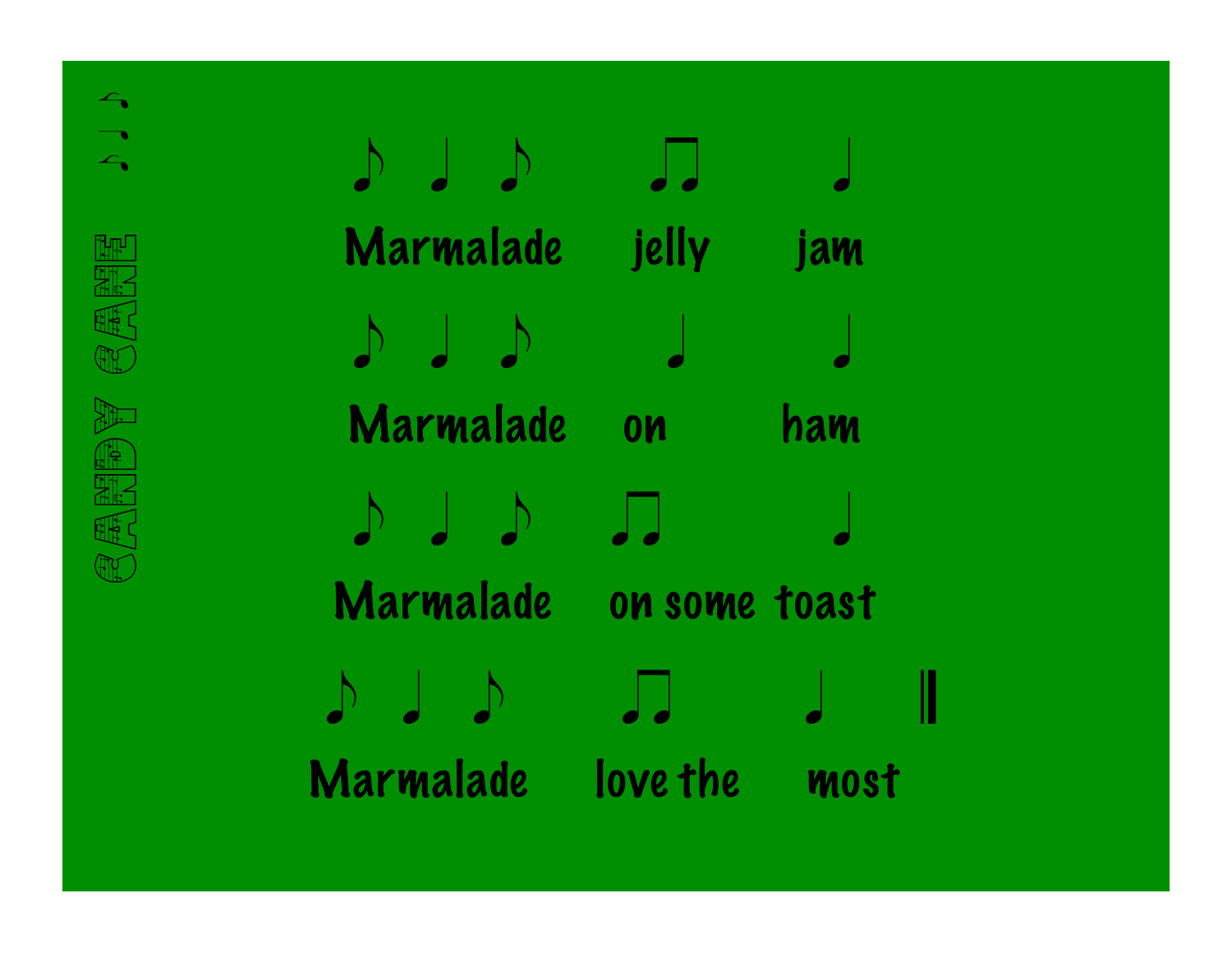

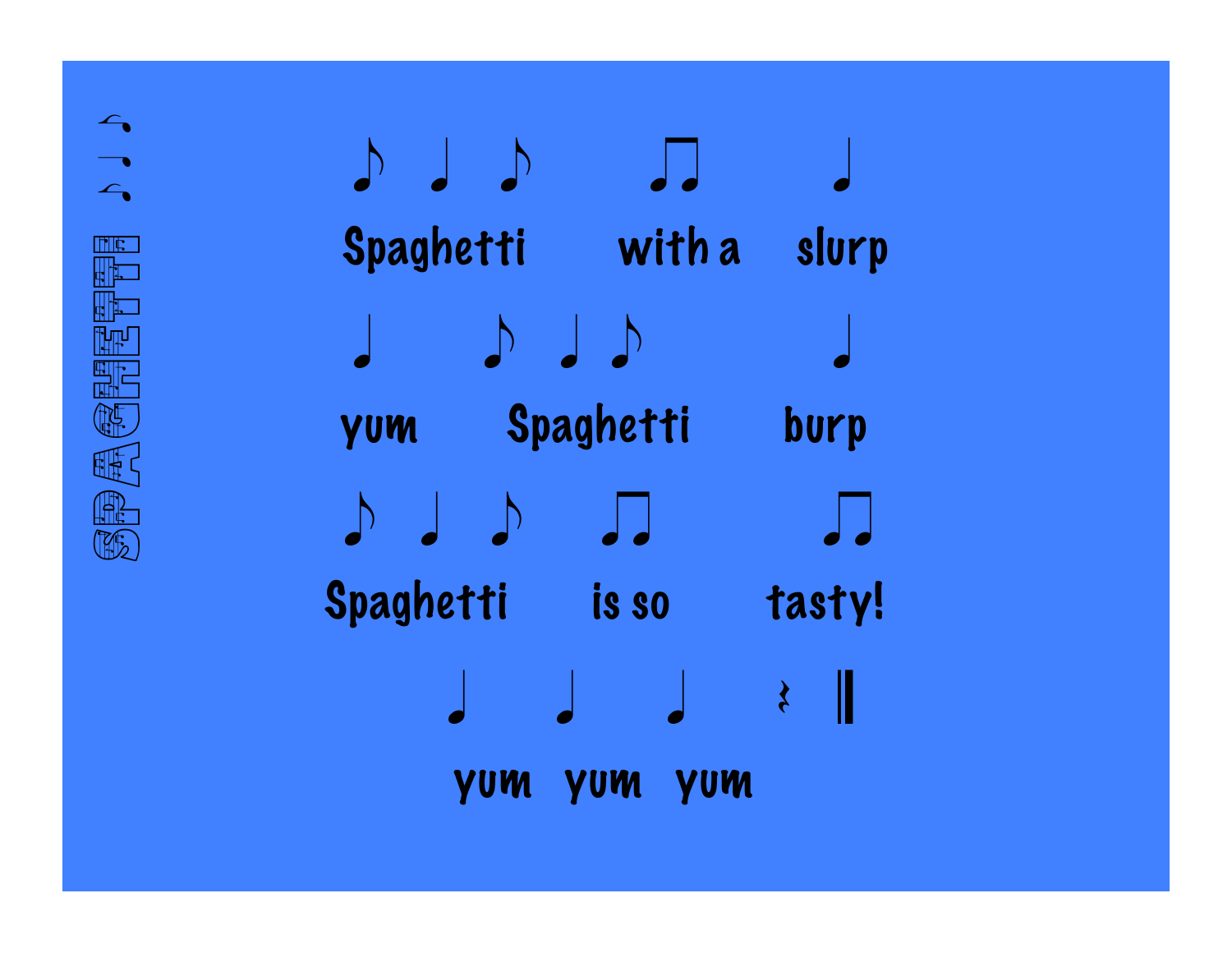Œ ega op a a do **TH** 睡 **A** E **TILE** SFF. H

R

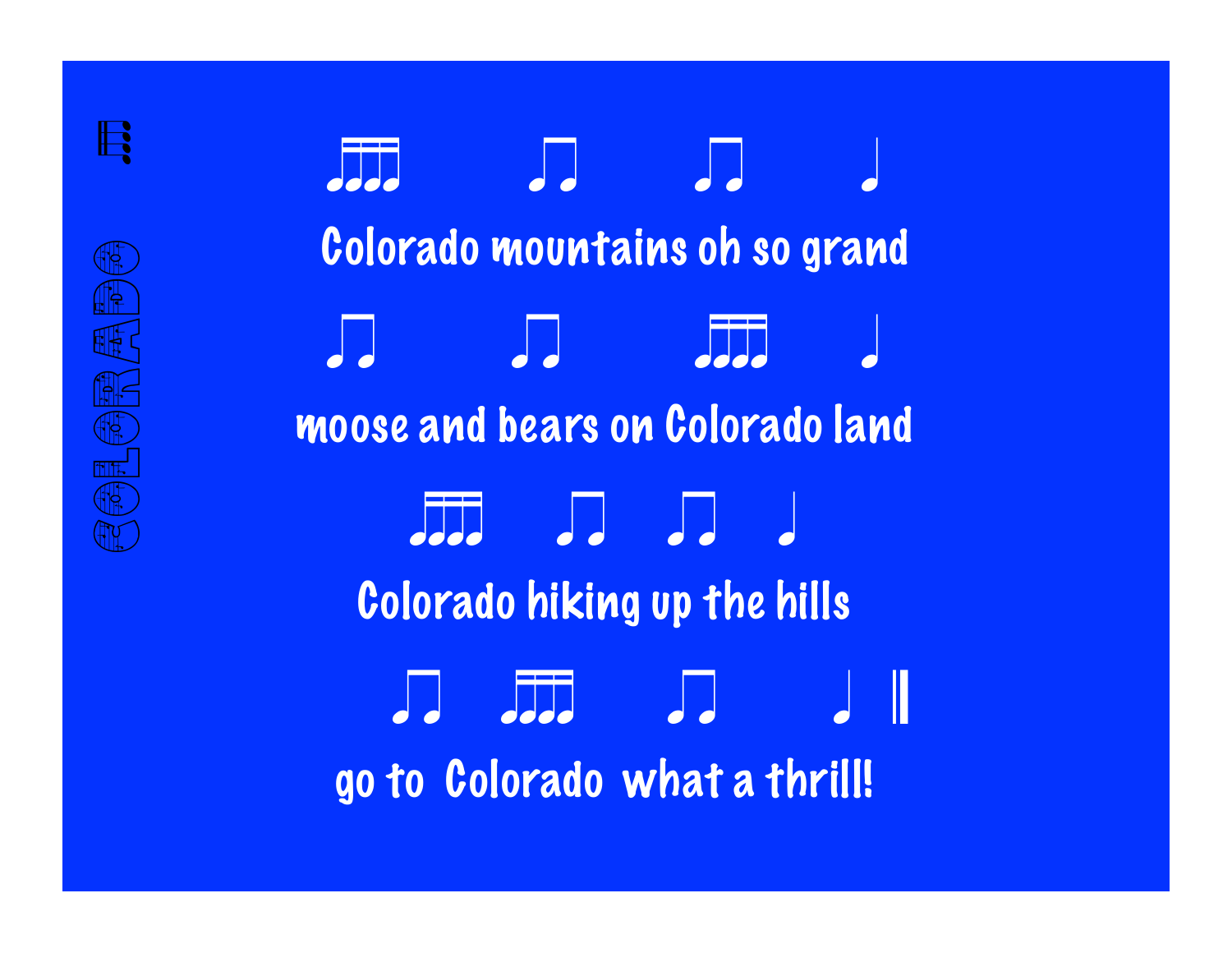